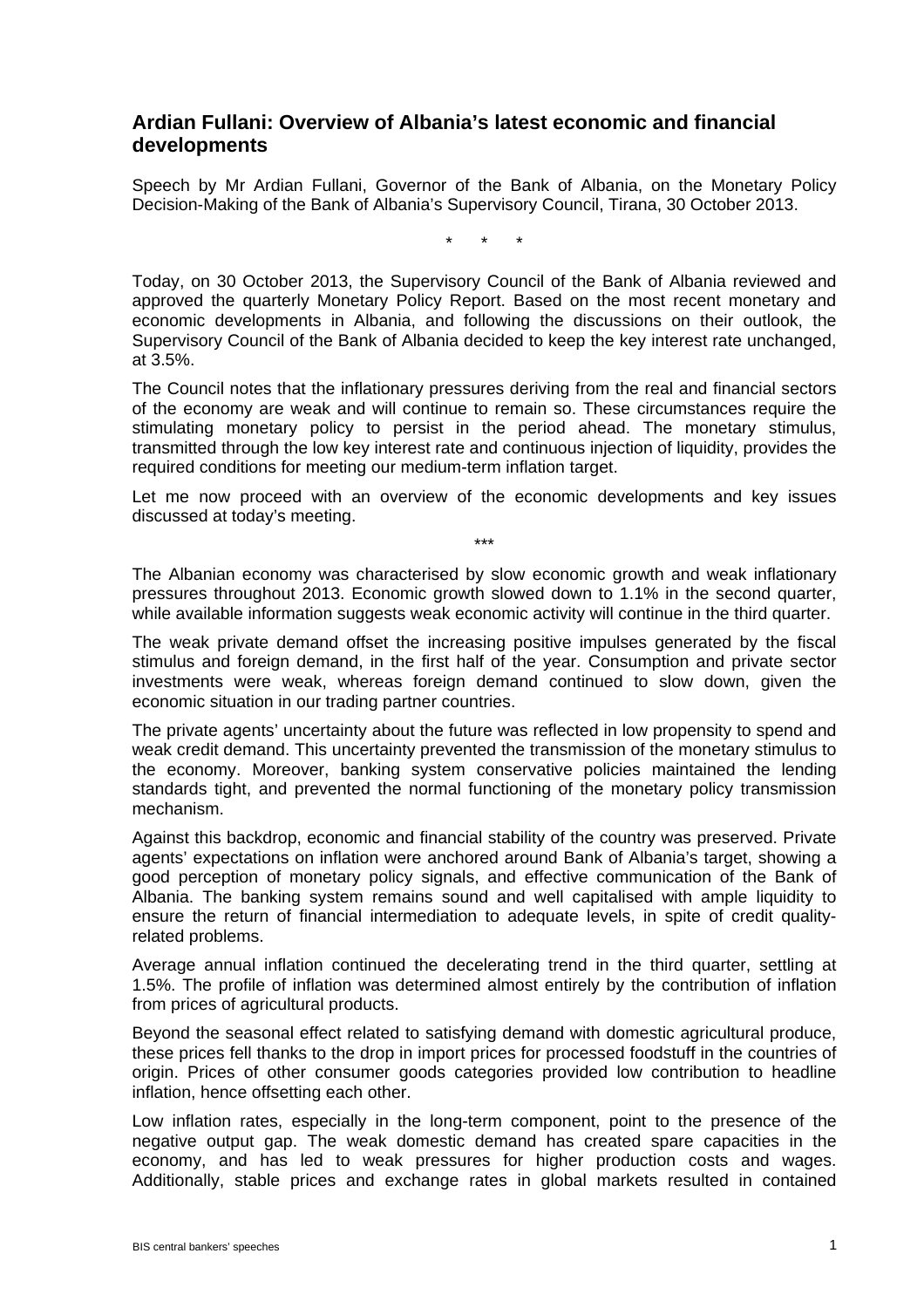pressures from imported inflation. Developments in the real economy, especially the weak domestic demand and low monetary expansion, will condition low inflation rates to continue even in the period ahead. Inflation expectations remain anchored and in line with price stability.

During the second quarter, economic growth was driven by public sector demand, whereas other components were weak. Though higher than in the first quarter, consumer spending did not manage to provide significant contribution to economic growth. The performance of this domestic demand component continues to be affected by high uncertainties and limited financing resources.

Against the low consumer demand, presence of spare capacities, and relatively tight lending standards, private investments remained low.

Developments in fiscal indicators during the first nine months of the year point to a stimulating fiscal policy, especially in the first half of the year. Stimulating features were present both in terms of expenditure and revenues. During this period, budget expenditure increased 8.3% from a year earlier, driven by both current and capital expenditure. At the same time, revenues marked a 4% annual decrease, reflecting the decline in most of its constituent items. The performance of revenues and expenditure led to the budget deficit amounting about 1.25 times higher than a year earlier, most of which was funded through domestic long-term instruments. Budget deficit dynamics was reflected in further expansion of public debt.

Data from the external sector of the economy show that foreign demand, net, was weak in the second quarter. Real exports, net, narrowed by 1.5% during this period, contributing negatively to aggregate demand.

Their performance was determined simultaneously by increase in imports and deceleration of exports, in real terms. Foreign trade data for goods, for July-August, reveal that trade deficit narrowed 15.1% in annual nominal terms, during this period. Exports surged 15.8% during this period in annual terms, whereas imports dropped 3.0%.

Financial markets continue to reflect low risk and inflation premia. In the interbank market, trading volume increased and interest rates fell, showing lower volatility. In the primary market, yields fell further, especially on securities with longer term to maturity. The yields curve moved downward and its slope was reduced. Interest rates continued to fall in the deposits market, while, in August, interest rates on credits fell as well. In spite of this, credit performance was weak during these months.

Following the persisting deceleration over the first half of the year, private sector credit contracted in July and August. As at end-August, it stood 2.0% lower than a year earlier. Credit performance reflected the weak credit demand from both businesses and households, as well as the tight standards of the credit supply.

In the last months, a positive factor observed, and encouraged by the Bank of Albania was the write-off of non-performing loans having no hope of recovery from banks balance sheets. Beyond its statistical effect in the short run, cleaning the banks' balance sheets is part of a complex process of non-performing loan portfolio management.

If implemented efficiently and actively, in the long run, this process may establish the premises to release lending capacities in the economy and recover healthy credit increase.

The monetary indicators analysis attests to weak monetary inflation pressures in the economy. Annual growth of monetary supply decelerated significantly, to 2.7% in August. The deceleration was driven by the weaker performance of foreign currency inflows and lower demand for borrowing from the private sector. On the other hand, increased lending to the public sector through the banks supported the growth of money in the economy.